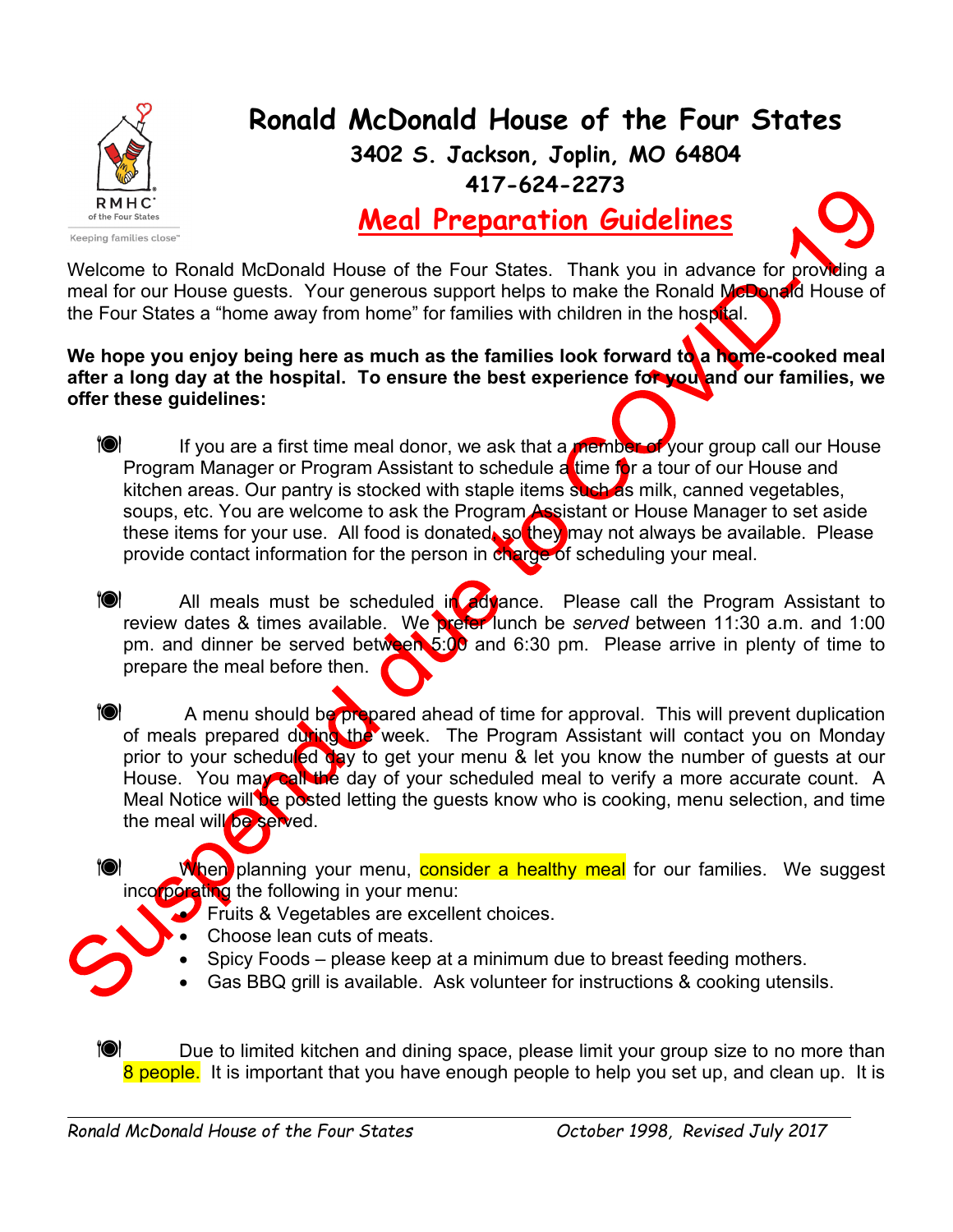your responsibility to clean up after the meal preparation. *Children must be supervised at all times by an adult*. You are welcome to stay and have dinner with the families.

**10 We appreciate your using open bottles of condiments and salad dressings we have** on hand before opening new ones. *Unopened items should be given to the volunteer or staff and they will see they are catalogued and placed in the pantry. Please do not put these items in the kitchen cupboards or in the refrigerator as we rotate items from our pantry to be sure food is used according to expiration dates.*

**IOI** Items that are packaged in abundance, such as potato chips, bread, cookies should be placed in bowls and served with tongs.

You do not need to serve your meal. Food may be placed on the center island and families will serve themselves. Our families tend to spend as much time as possible at the hospital and many times do not return to our House at destgnated meal times. However, it is a great relief for them to know that food will be waiting here for them when they return.

**10** Kitchens can be a dangerous place.

- $\checkmark$  Sharp objects can fall and cut your feet.
- $\checkmark$  Heavy pans can leave bruises.
- $\checkmark$  Pots of hot water can spill and severely burn you. *For those reasons, we ask everyone preparing a meal wear closed toed shoes*. Shoes will also protect you in case glass or another sharp item breaks on the floor.



## **Food Safety:**

- $\checkmark$  Volunteers must prepare their meals onsite in our kitchen. We are unable to accept donations of food prepared or cooked off site by a volunteer or other groups of individuals.
- $\checkmark$  Only packaged food purchased from retail grocery stores in unopened containers or whole fruits or vegetables should be used.
- $\checkmark$  Meals prepared at a licensed retail food establishment can be accepted for donation if delivered directly and within a short period of time.
- Please be sure of the following*: hands are washed well before preparing food, food service gloves are worn during preparation* (we provide), all meat is thoroughly cooked and leftovers are stored appropriately.

We are discouraging the preparation of fried foods using hot cooking oil, i.e. fried chicken, fried tortillas. Past experiences with safety and clean-up has necessitated the change.

 All group members must be free of contagious illnesses (i.e. chicken pox, flu, colds, strep throat, etc.) when volunteering at the House.

## **Cleanup:**

 $\overline{A}$  All dishes used in meal preparation should be scraped of food particles, rinsed and are required to be run through the dishwasher. Notify the volunteer on duty if you are unable to place all your cooking utensils in the dishwashers.